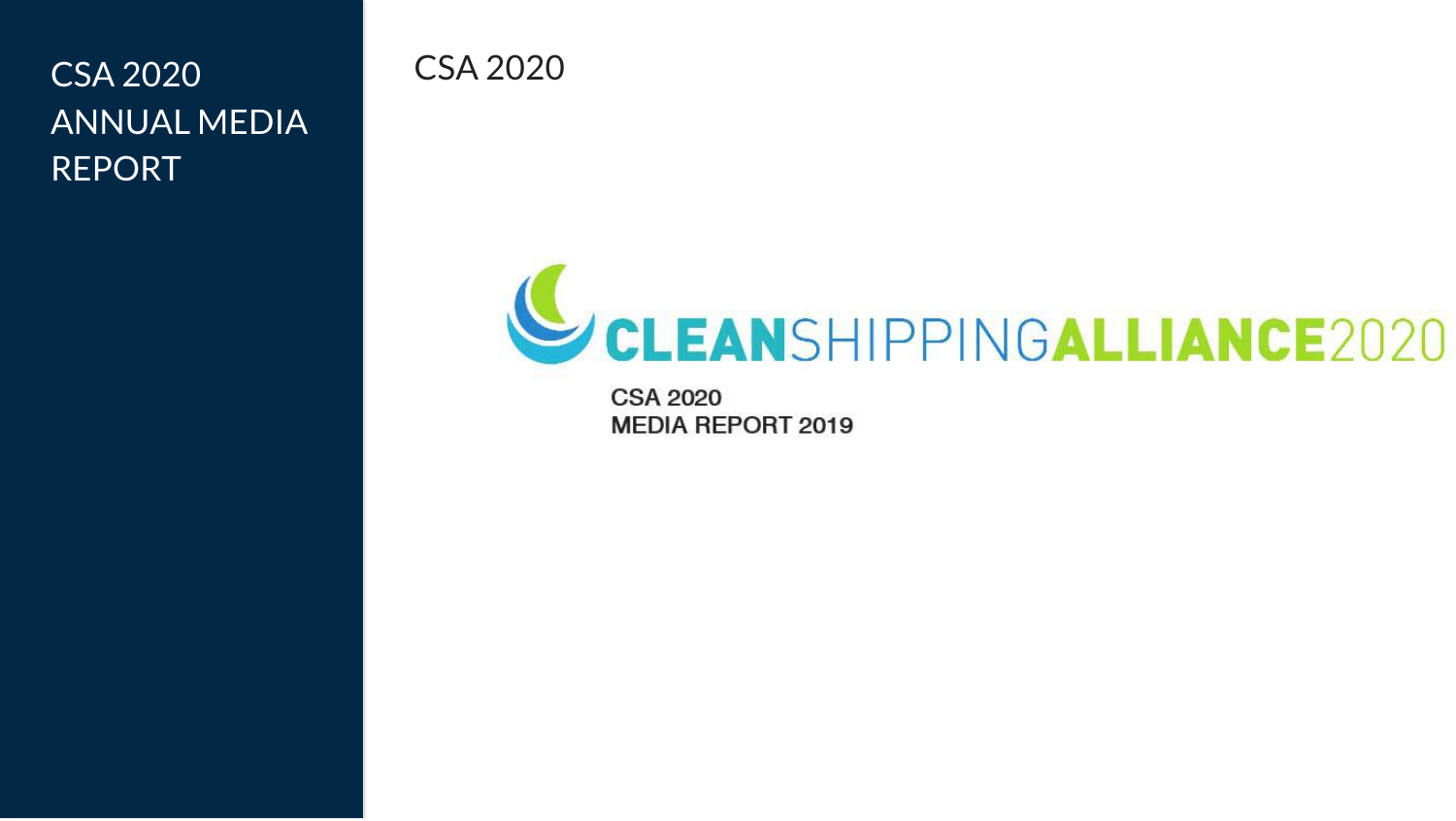#### SUMMARY

15 Press Releases

10+ Speaking Engagements

28 Media Interviews

3 Award Nominations

1 Award Win

3 Press Conferences

1 Press Tour

000+ Published Articles

435M Coverage Views

28,000 Social Shares

Clean Shipping Allicance 2020

Between 01 January 2019 and 23 December 2019, the CSA 2020 Secretariat created and distributed 15 press releases and secured speaking opportunities at more ten industry conferences and seminars.

We were successful in securing three award nominations and one award win.

We arranged a number of 1-2-1 interviews with journalists and encouraged direct media contact.

Throughout the course ofthe year, the work we have carried out on your behalf has created greater awareness of the environmental benefits of marine exhaust gas cleaning systems. with more than an estimated 900 separate published articles achieving an estimated potential reach of 435 Million.

Speaking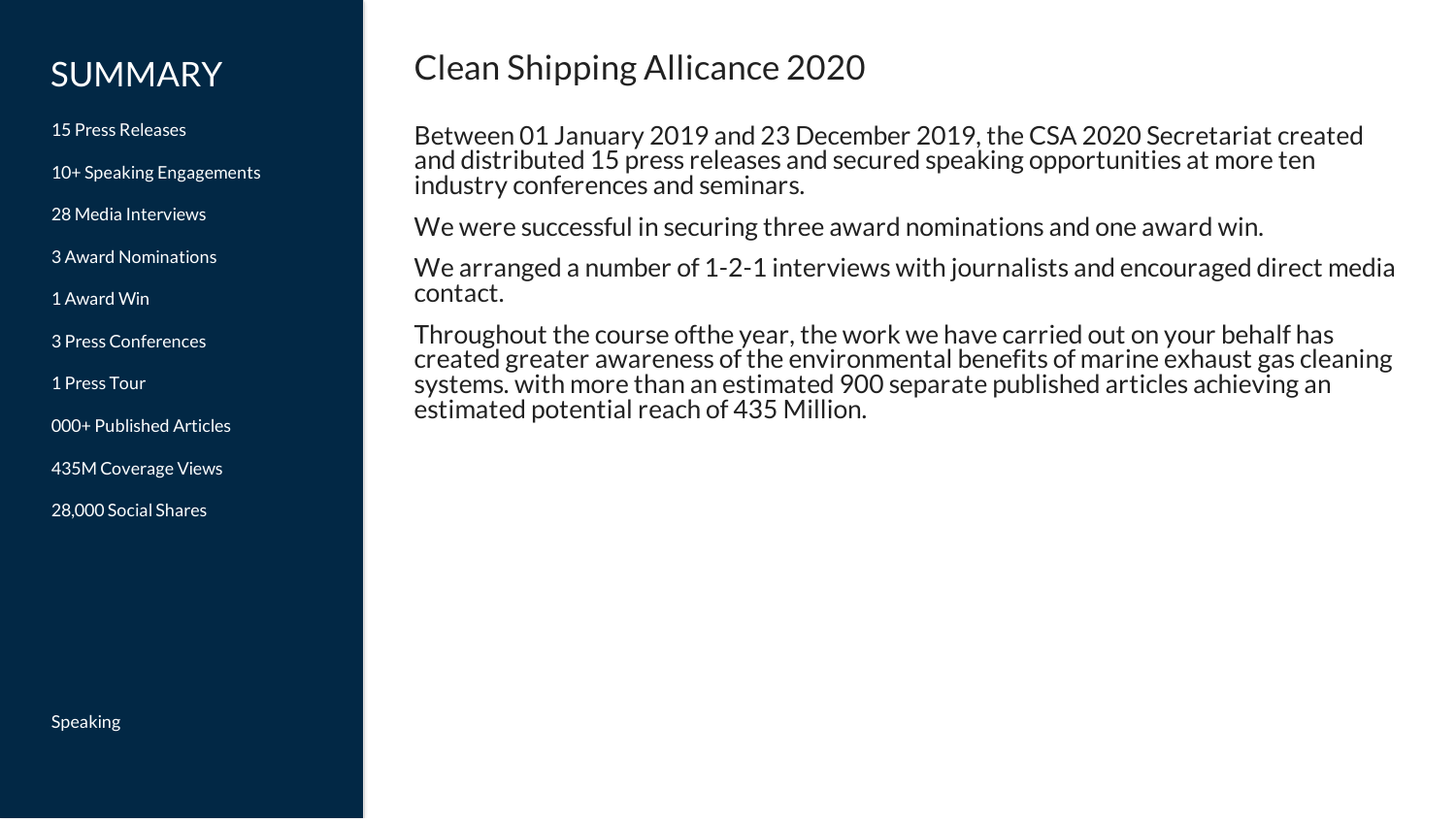### **EXECUTIVE SUMMARY**

HIGHLIGHTS FROM THEYEAR

## Editorial Mentions The number of appearances in articles <sup>988</sup>

Potential Reach Approximate number of article views you appeared in 435M

Net Tonality Score

The net change (up or down) in sentiment over the time period

TONALITY KEY MESSAGES Positive Negative Neutral 11% 2% 87% Exhaust Gas Washwater

#### CSA 2020 Scrubbers Cleaning Emissions 725 668 585 518 123

mSCORE **100**

Jan 1, 2019 - Dec 31, 2019

+9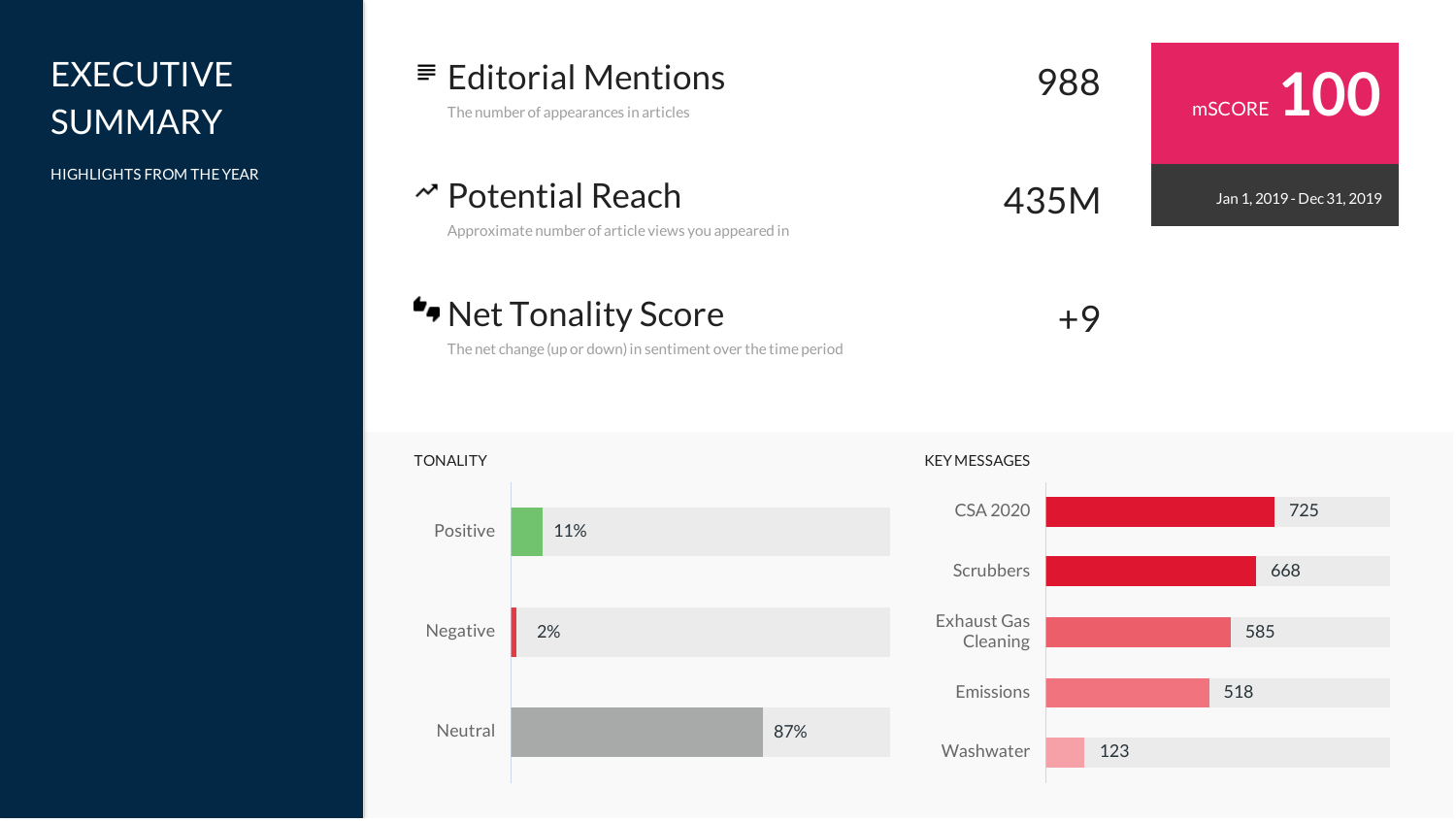### MEDIA EXPOSURE

#### HIGHLIGHTS FROM THEYEAR

"Infomarine.net" accounted for 12% of volume, followed by "Mfame" with 9% share

### CSA 2020's media exposure was highest in week 33





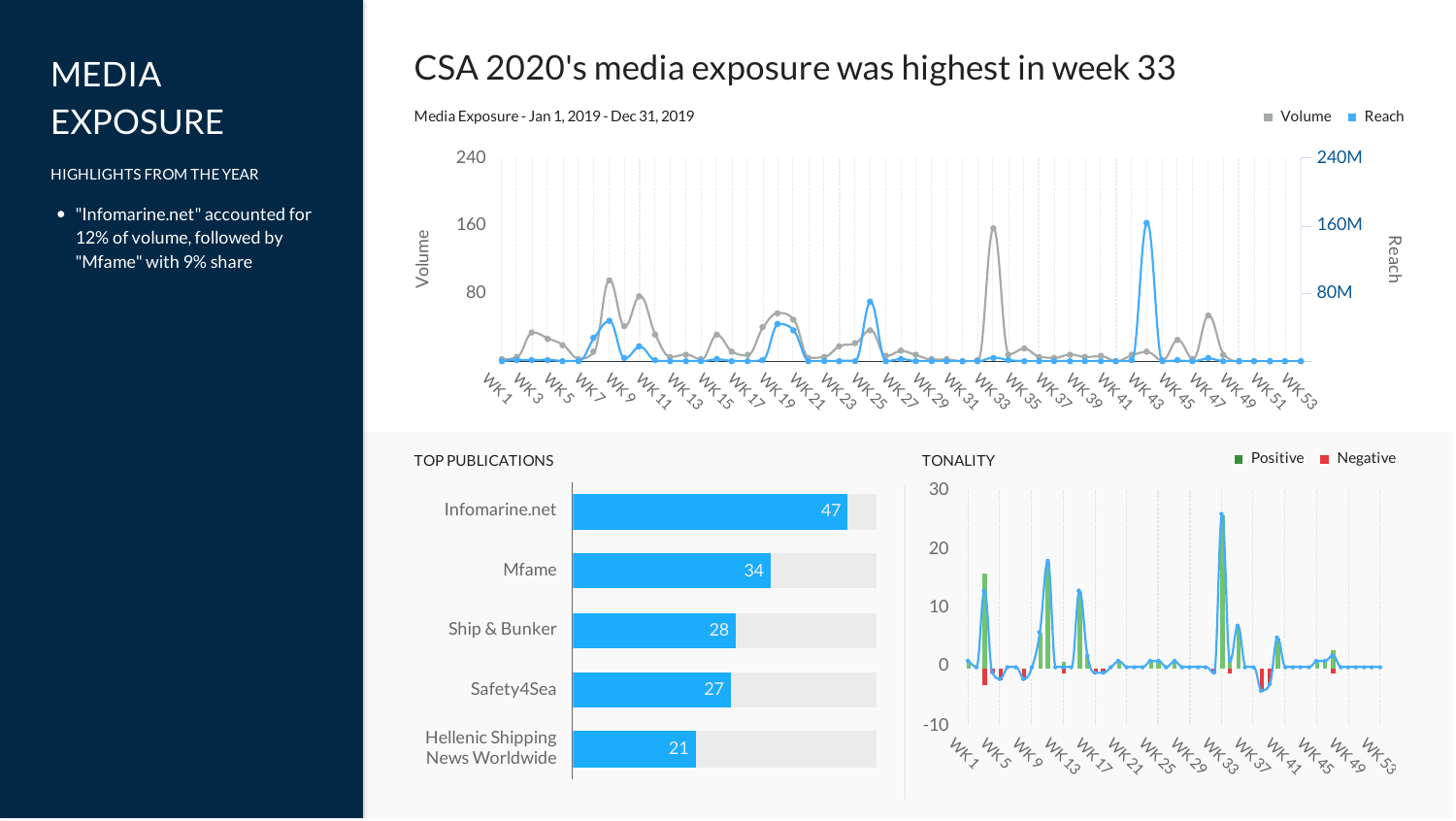### SOCIAL MEDIA EXPOSURE

#### HIGHLIGHTS FROM THEYEAR

Twitter accounted for 58% of social volume, followed by Facebook with 21% share

### CSA 2020's social exposure was highest in week 10





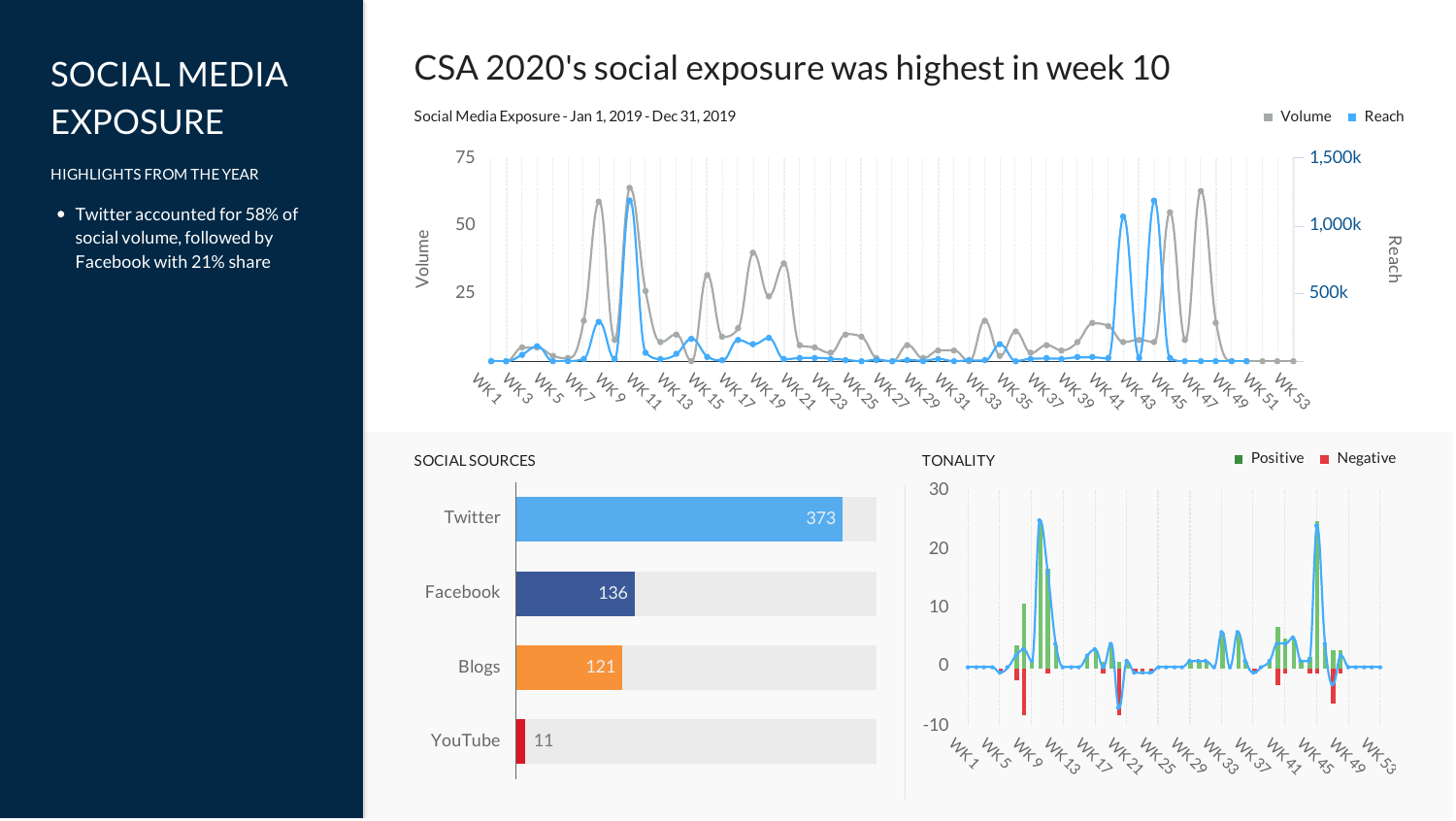### TOP ARTICLES

#### HIGHLIGHTS FROM THEYEAR

• The top 24 articles combined for a total reach of 339M

### The Independent (eClips Web) had the largest reach of 53.9M

Top Articles - Jan 1, 2019 - Dec 31, 2019

The Independent (eClips Web)|Oct 27

#### [Environmental](http://www.nla-eclipsweb.com/service/redirector/article/57329645.html) â cheat devicesâ fitted to thousands of ships could render UK ports unusable

Environmental â cheatâ devices fitted to thousands of ships could render some UK ports unusable by contaminating sediment and increasing

Reach 53.9M Neutral

...



#### The Independent |Oct 27

[Environmental](https://www.independent.co.uk/news/uk/home-news/shipping-uk-ports-environmental-cheat-devices-scrubbers-dredging-pollution-a9171476.html) 'cheat devices' fitted to thousands of ships could render UK ports unusable

'Scrubbers' may pollute sea instead of air despite complying with new legislation

Reach 53.9M Neutral

#### Yahoo! Finance | Feb 21

#### Port Report: Maersk Results Gain From U.S. Container Import Binge And Higher Detention Fees

Maersk saw operating profit for 2018 increase slightly despite a 26 percent jump in revenue as fuel prices continue to catch the world's big...

Reach 39.2M Neutral

#### 今日头条 |May 17

#### 【船舶管理】 MPASingapore[成立海上网络安全中心](http://toutiao.com/group/6691922114582151684/)|2019-5-17

1. MPASingapore成立海上网络安全中心。新加坡海事及港务管理局 (MPA)周四成立了一个新的24/7海上网络安全运营中心(MSOC),旨在通 过早期发现和应对海上关键信息基础设施(CII)可能遭受的网络攻击,从而 提升新加坡的海上网络安全态势。2. IEA: 到目前为止, ...

Reach 35.3M Neutral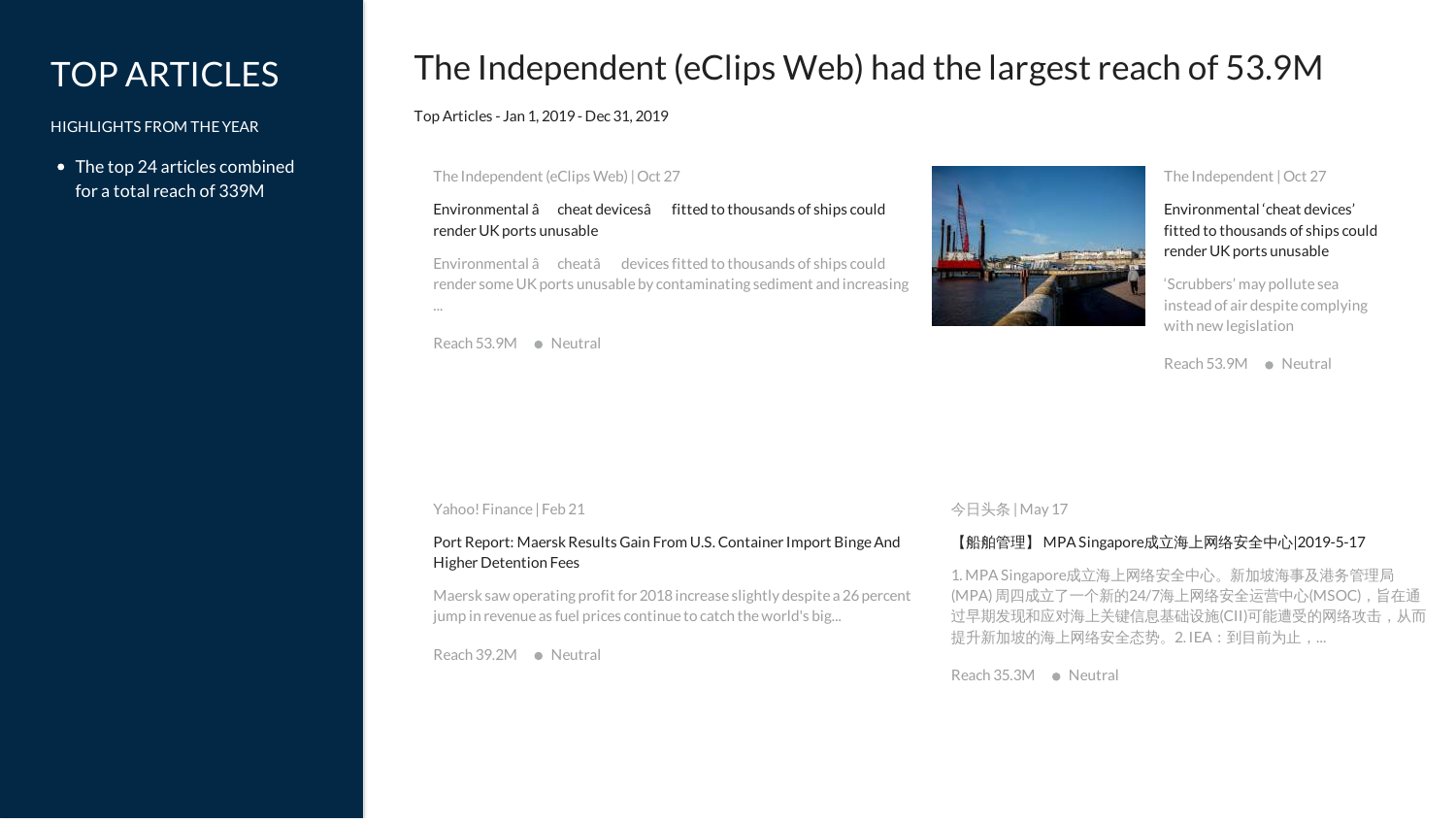### TOP PUBLICATIONS

#### HIGHLIGHTS FROM THEYEAR

"Infomarine.net","Mfame", and "Ship & Bunker" accounted for 28% of the volume share among the 25 highest publications

#### Infomarine.net mentioned CSA 2020 the most

#### Top Publications byVolume - Jan 1, 2019 - Dec 31, 2019

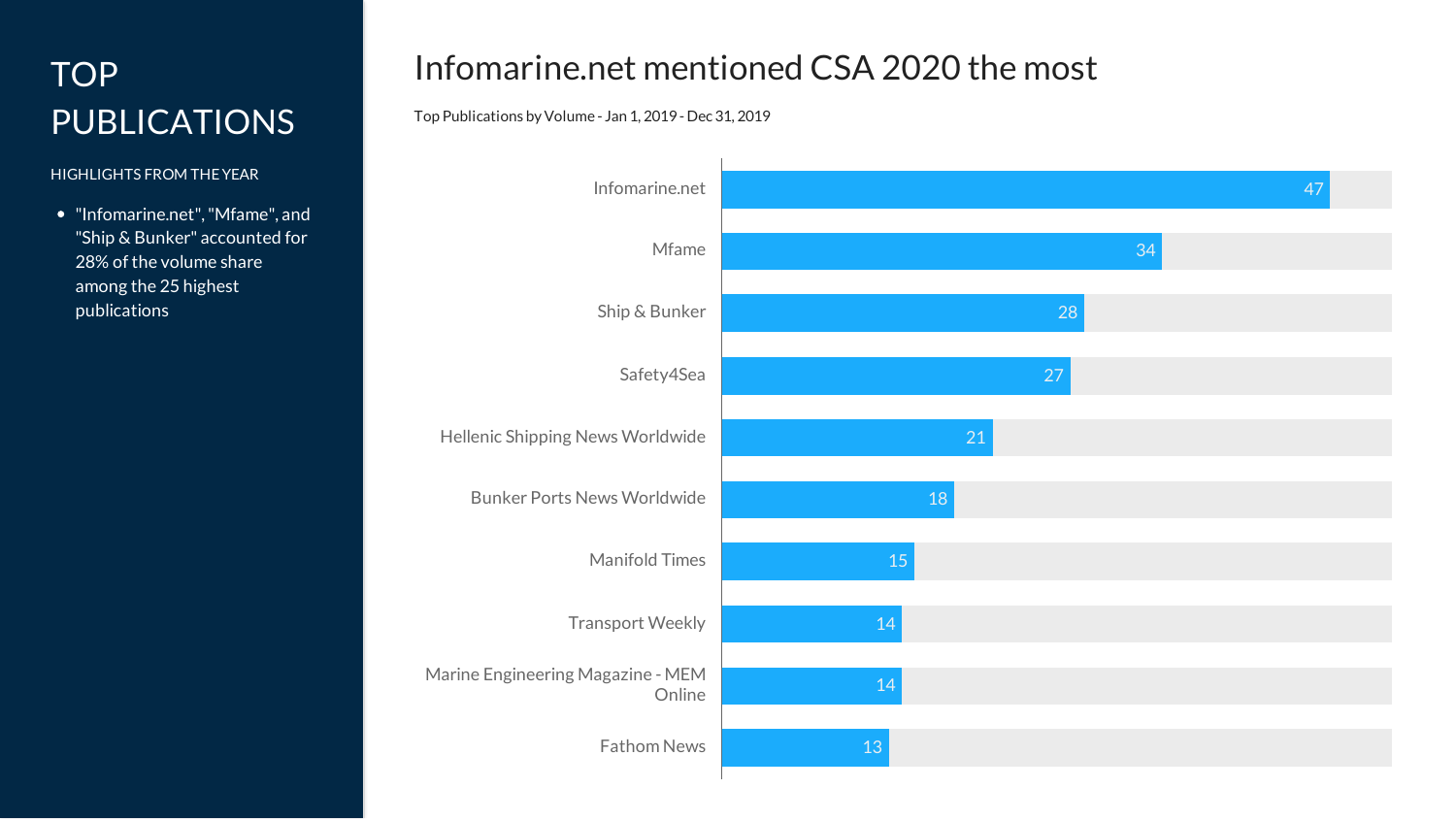### TOP **D INFLUENCERS**

#### HIGHLIGHTS FROM THE YEAR

- Lloyd's List, ShippingWatch, and Marine Log had the mos t representation among the top 19 Influencers
- The 3 most popular beats among the Influencers are Ships, boats and maritime, Docks and harbors, and Transportation and freightin g
- The top 3 Influencers a c c o u n t e d f o r 4 2 % o f t h e volume among the 19 highest Influencers

### Niklas Krigslund was the top influencer

Top Editorial Influencers by Volume - Jan 1, 2019 - Dec 31, 2019

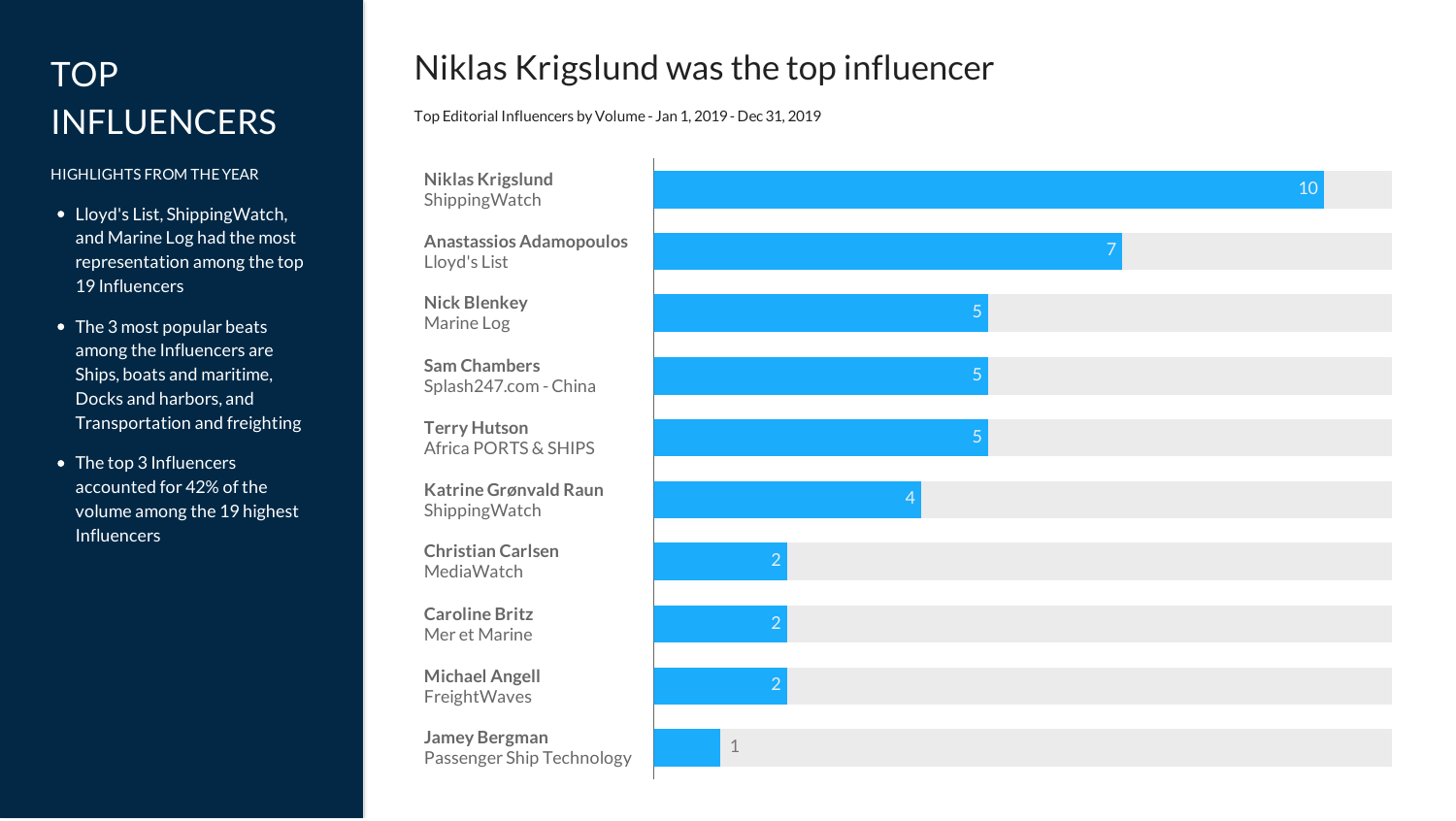### SOCIAL ECHO

HIGHLIGHTS FROM THEYEAR

The Independent had the most popular article on social media with 415 shares

#### 421 articles were shared 5.6k times on social media

Social Echo - Jan 1, 2019 - Dec 31, 2019



#### MOST SHARED ARTICLES



#### The Independent |Oct 27

#### [Environmental](https://www.independent.co.uk/news/uk/home-news/shipping-uk-ports-environmental-cheat-devices-scrubbers-dredging-pollution-a9171476.html) 'cheat devices' fitted to thousands of ships could render UK ports unusable

'Scrubbers' may pollute sea instead of air despite complying with new legislation

Reach 54M Neutral

0 109 1306

#### Marine Insight |Nov 21

#### Malaysia Prohibits UseOf Open-Loop Exhaust Gas Cleaning Systems, [CSA2020Disappointed](https://www.marineinsight.com/shipping-news/malaysia-prohibits-use-of-open-loop-exhaust-gas-cleaning-systems-csa-2020-disappointed/)

Members oftheClean ShippingAlliance 2020 have expressed disappointment in Malaysia's decision to prohibit the use of open-loop exhaust ga...

 $Reach 515k \bullet Neural$ 

0 10 1358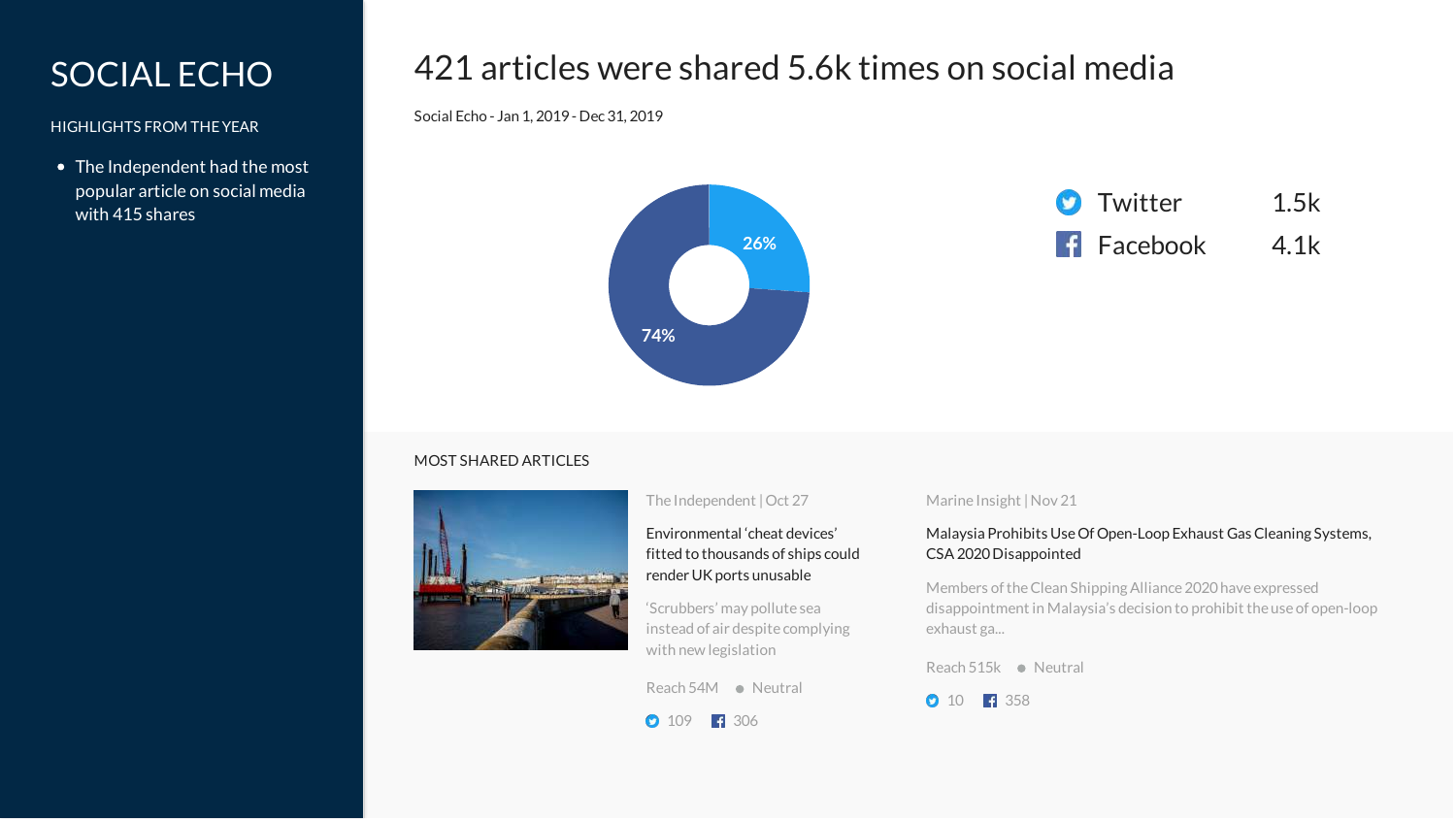### **TONALITY**

HIGHLIGHTS FROM THEYEAR

- Week 33 had the highest volume of 26 positive articles
- $\bullet$  Week 38 had the highest volume of 4 negative articles
- "The Independent", with 53.9M reach, mentioned CSA 2020 in ["Environmental](http://www.nla-eclipsweb.com/service/redirector/article/57329645.html) â cheat devicesâ fitted to thousands of ships could render UK p..."

### CSA 2020's net tonality was overall positive



#### ARTICLES WITH MOST IMPACT

The Independent (eClips Web)|Oct 27

[Environmental](http://www.nla-eclipsweb.com/service/redirector/article/57329645.html) â cheat devicesâ fitted to thousands of ships could render UKp...

Environmental â cheatâ devices fitted to thousands of ships could render some UK ports unusable by contaminating sediment and increasing the cost of dredging, authorities fear. Last month, The Ind...

Reach 53.9M · Neutral



#### The Independent |Oct 27

[Environmental](https://www.independent.co.uk/news/uk/home-news/shipping-uk-ports-environmental-cheat-devices-scrubbers-dredging-pollution-a9171476.html) 'cheat devices' fitted to thousands of ships could render UK ports...

'Scrubbers' may pollute sea instead of air despite complying with new legislation

Reach 53.9M Neutral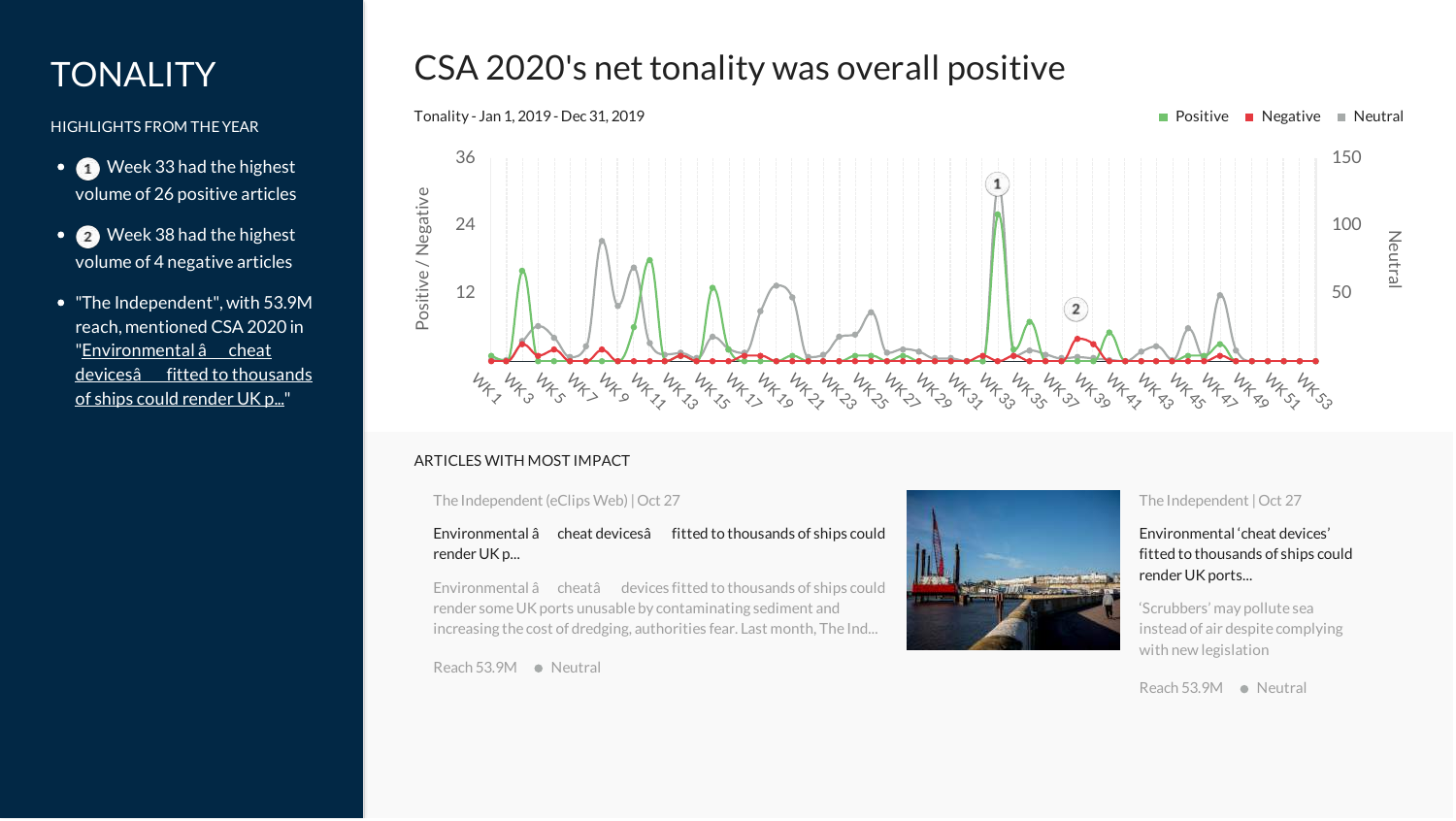### KEY MESSAGES

### "CSA 2020" was CSA 2020's most mentioned key message

Key Messages - Jan 1, 2019 - Dec 31, 2019

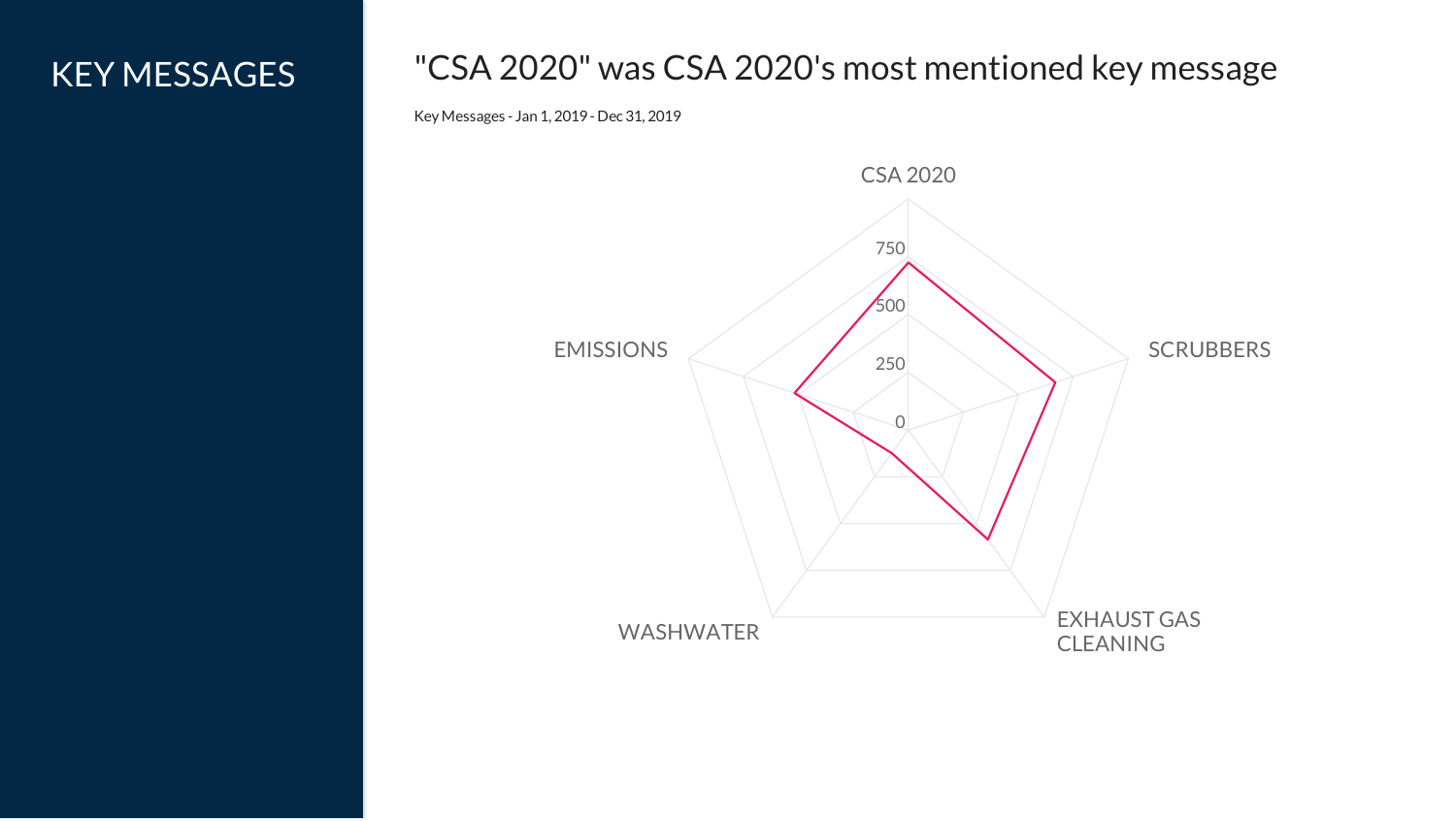AVE

HIGHLIGHTS FROM THEYEAR

### CSA 2020's total AVE was \$4M

AVE - Jan 1, 2019 - Dec 31, 2019

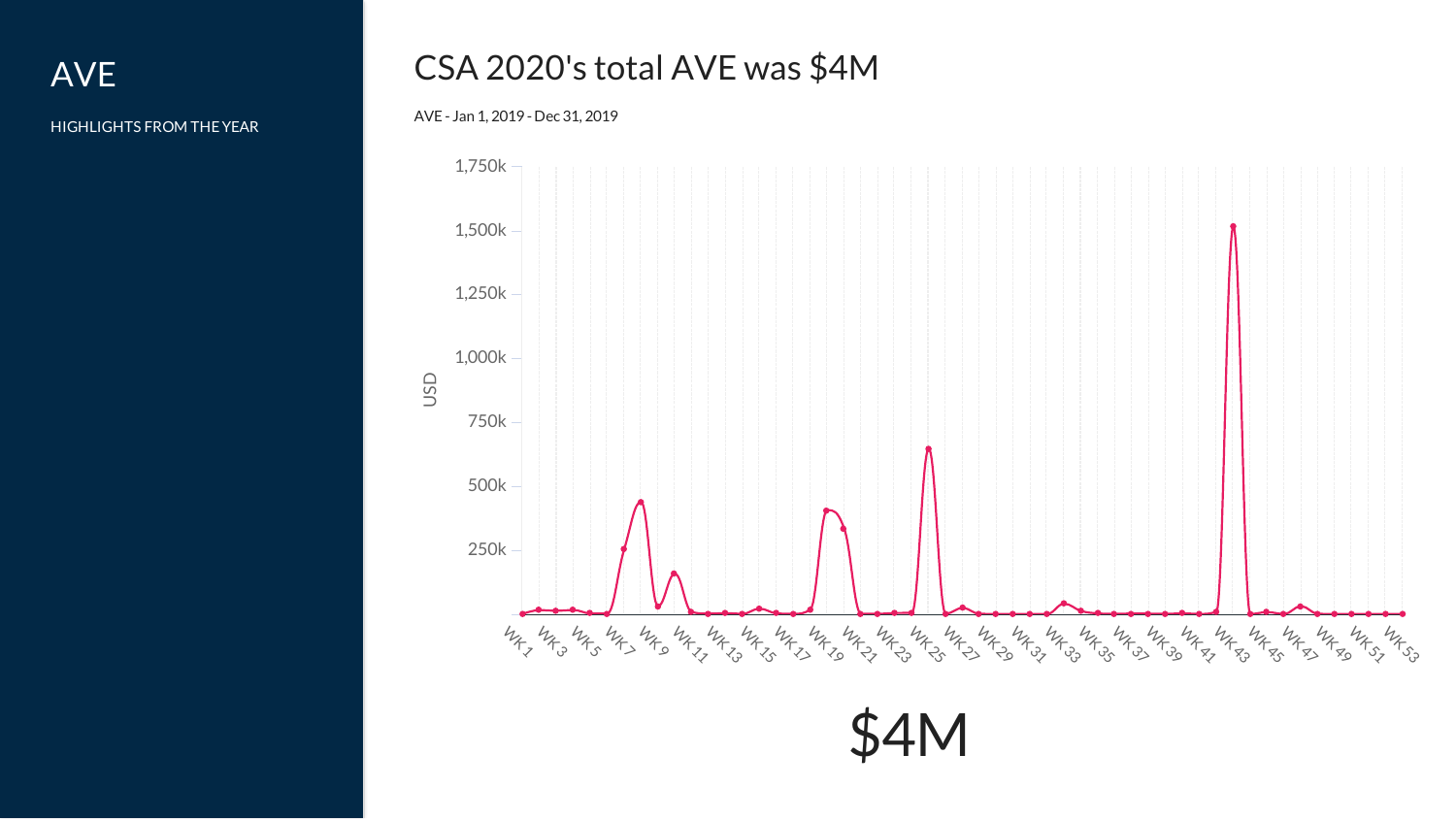### GEO PRESENCE

#### HIGHLIGHTS FROM THEYEAR

- CSA 2020 was mentioned in 37 total countries in this time period
- The regions North America, Western Europe, and East Asia combined to cover 69% of the total volume in this time period

### United States and United Kingdom had the most global coverag...



#### TOP COUNTRIES

**United States 25%** ▓▆ <u>Ж</u> **UnitedKingdom 21% MainlandChina 16% Greece 11%** 疆 **Canada 3%**

| Singapore                  | 2% |
|----------------------------|----|
| $\mathbf{E}$ Denmark       | 2% |
| Italy<br>H.                | 2% |
| $\blacksquare$ Netherlands | 2% |
| India<br>$-$               | 2% |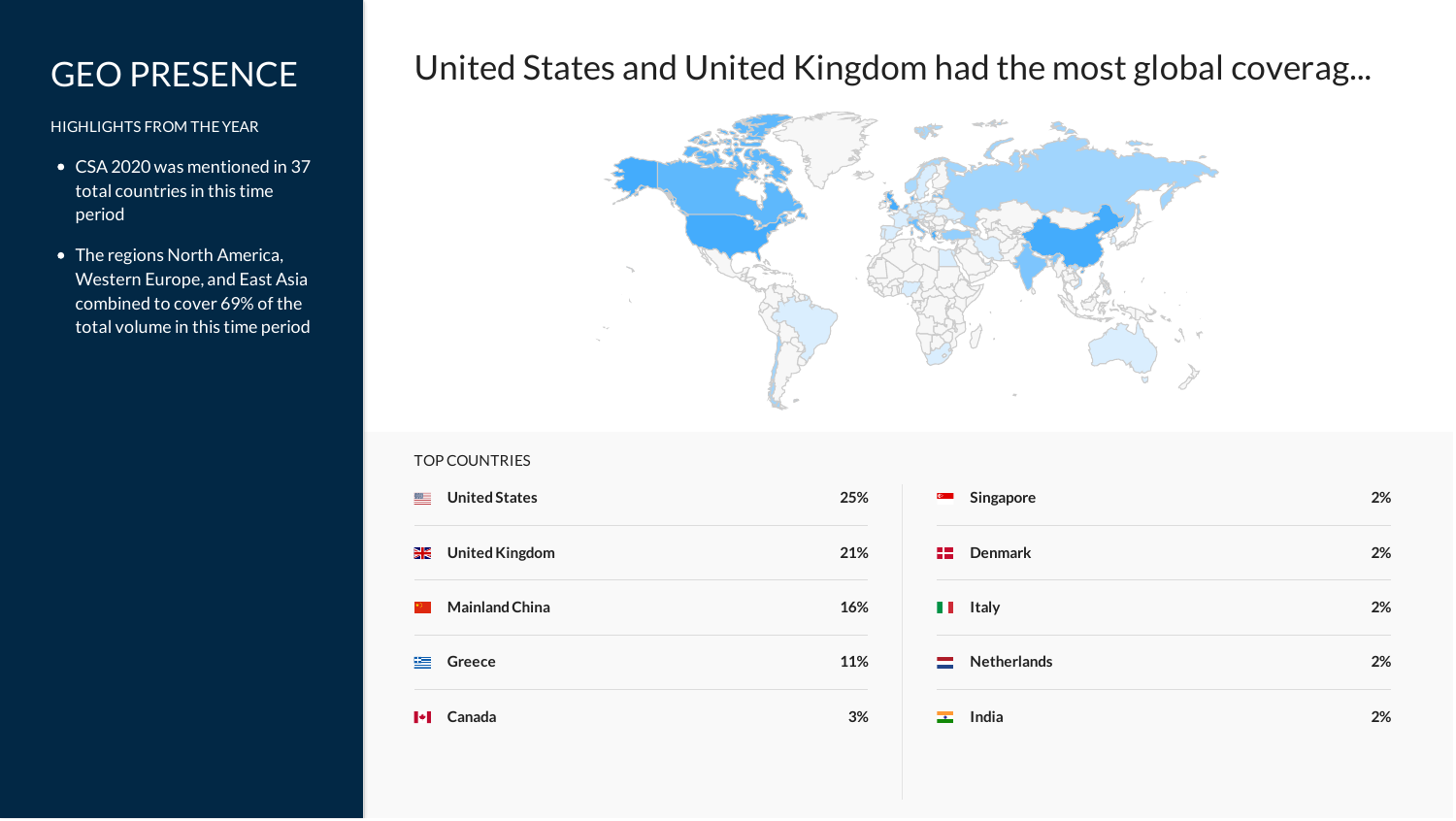### WORD CLOUD

HIGHLIGHTS FROM THEYEAR

- "Clean Shipping Alliance" (645) "ships"(291) "exhaust gas cleaning systems" (275)
- The above 3 keywords covered 27% of the mentions across the top 25

### CSA 2020's most popular keyphrase was "Clean Shipping Allian...

WordCloud - Jan 1, 2019 - Dec 31, 2019